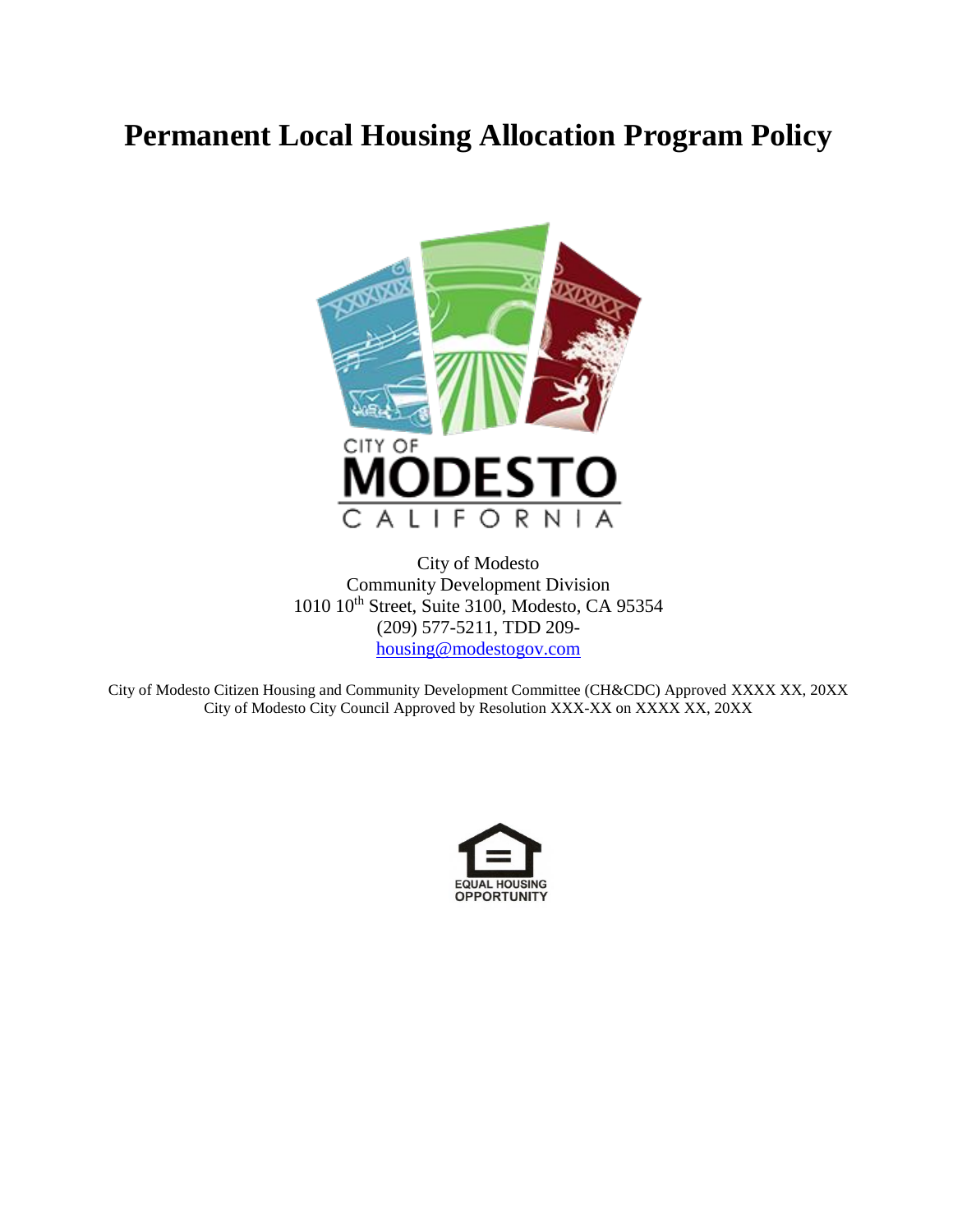# **1. Introduction**

- 1.1. Chapter 364, Statutes of 2017 (SB 2, Atkins) was part of a 15-bill housing package aimed at addressing the state's housing shortage and high housing costs. Specifically, it establishes a permanent source of funding intended to increase the affordable housing stock in California. The revenue from SB 2 will vary from year to year, as revenue is dependent on real estate transactions with fluctuating activity. The legislation directs the California Department of Housing and Community Development (HCD) to use 70 percent of the revenue collected, beginning in calendar year 2019, to provide financial assistance to local governments for eligible housing-related projects and programs to assist in addressing the unmet housing needs of their local communities. This program is hereafter referred to as the Permanent Local Housing Allocation (PLHA) program.
- 1.2. Guidelines for the PLHA program are organized into five Articles as follows:
	- 1.2.1. Article I. General provisions: This article includes information on the purpose of the Guidelines, program objectives, and definitions used throughout the document.
	- 1.2.2. Article II. Program funding: This article describes allocation formulas and methodologies, and award amounts.
	- 1.2.3. Article III. Formula allocation component: This article describes the requirements for Applicants to apply for funds under the formula allocation of the PLHA program.
	- 1.2.4. Article IV. Competitive allocation component: This article describes requirements and uses for PLHA competitive allocation funds.
	- 1.2.5. Article V. Administration: This article describes administrative functions such as terms, non-performance remedies, and reporting and monitoring requirements.

# **2. Background**

# 2.1. **California Department of Housing and Community Development**

- 2.2. The matters set forth herein are regulatory mandates, and are adopted in accordance with the authorities set forth below:
	- 2.2.1. Quasi-legislative regulations … have the dignity of statutes … [and]… delegation of legislative authority includes the power to elaborate the meaning of key statutory terms…
	- 2.2.2. Ramirez v. Yosemite Water Co., 20 Cal. 4th 785, 800 (1999)
	- 2.2.3. In consultation with stakeholders, HCD may adopt Guidelines to implement this Section, including determining allocation methodologies. Any guideline, rule, policy, or standard of general application employed by HCD in implementing this chapter shall not be subject to the requirements of the Administrative Procedure Act (Chapter 3.5 (commencing with Section 11340) of Title 2 Government Code, Part 1 of Division 3).
	- 2.2.4. NOTE: Authority Cited: Health and Safety Code Section 50470, subdivision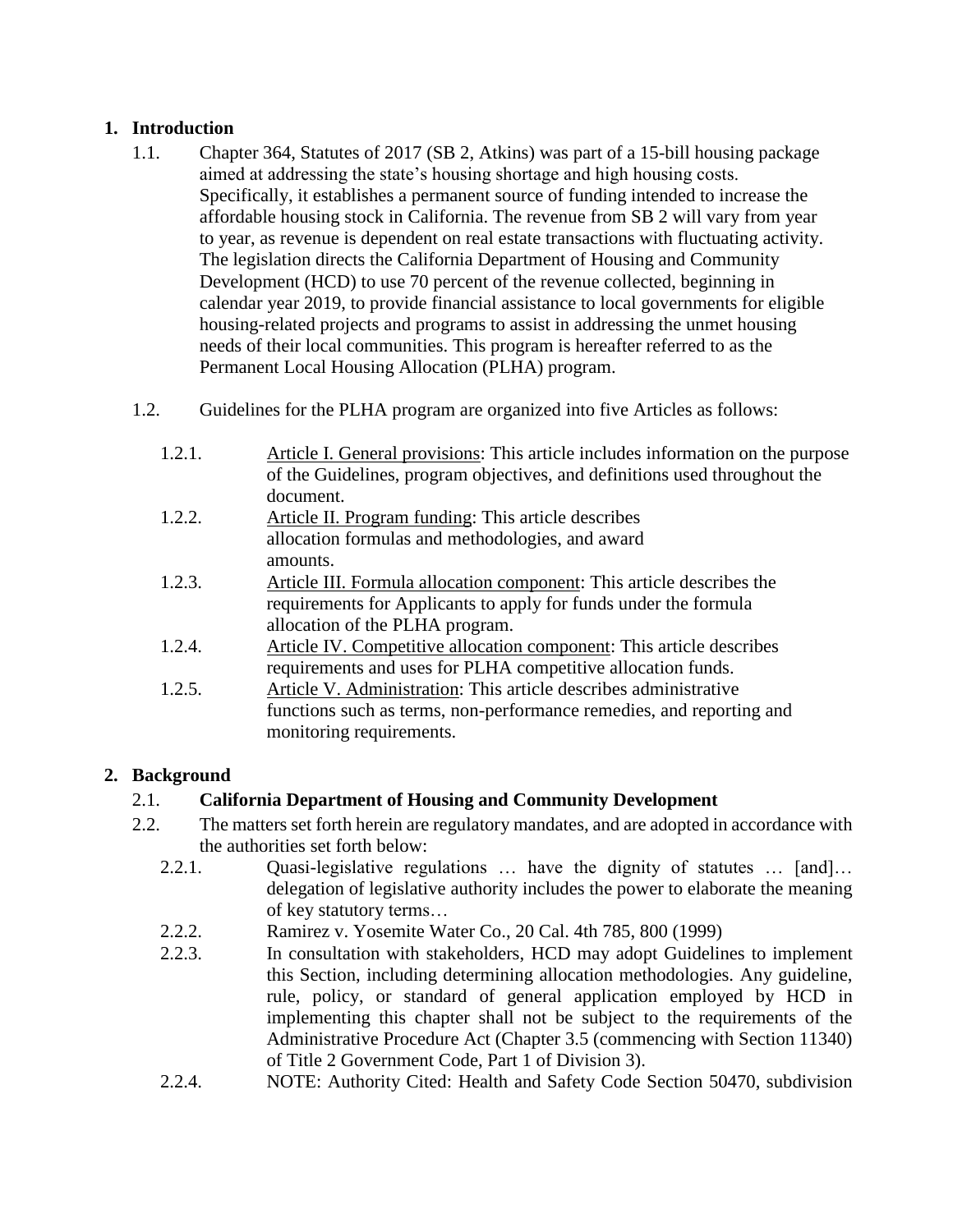(d).

#### 2.3. **PLHA State of California Grant Authority**

2.3.1. These Guidelines (hereinafter "Guidelines") implement, interpret, and make specific Chapter 364, Statutes of 2017 (SB 2, Atkins - hereinafter "SB 2") as authorized by Health and Safety Code (HSC) Section 50470, which created the Building Homes and Jobs Trust Fund and the PLHA program. The principal goal of this program is to make funding available to eligible local governments in California for housing-related projects and programs that assist in addressing the unmet housing needs of their local communities. Twenty percent of the funding in the Building Homes and Jobs Trust Fund is required to be expended for Affordable Owner-Occupied Workforce Housing, and the program prioritizes investments that increase the supply of housing to households that are at or below 60 percent of the Area Median Income (AMI), adjusted for household size.

> These Guidelines establish terms, conditions, and procedures for local governments to submit applications to HCD for funds from the PLHA program's three components, as listed below:

- 2.3.1.1. Entitlement formula component per HSC 50470(b)(2)(B)(i)(I)
- 2.3.1.2. Authority cited: HSC Section 50470, subdivision (d). Reference cited: HSC Section 50470, subdivision (b)(2)(A), subdivision (b)(2)(B)(i) and subdivision  $(b)(2)(B)(ii)(I-V)$ .

#### 2.4. **Grant Cancelation and Termination Disclosure**

- 2.4.1. In the event that it is determined, at the sole discretion of HCD, that the grantee is not meeting the terms and conditions of the Standard Agreement, HCD shall issue a notice to stop work. Immediately upon receiving the written notice to stop work, the grantee shall cease all work under the Standard Agreement. HCD has the sole discretion to determine the grantee's compliance with the terms and conditions after issuance of a stop work order, and to deliver a written notice to the grantee to resume work under this Standard Agreement.
- 2.4.2. HCD shall terminate the Standard Agreement if the grantee is not in compliance with the Guidelines or the terms and conditions of the Standard Agreement. At least 30 days prior to the effective date of the termination of the Standard Agreement, HCD shall provide written notice to the grantee of its intent to cancel the funding allocation. The notice shall specify the reason for early termination and may permit the grantee or HCD to cure any deficiency(ies) prior to the early termination date. The grantee will submit requested documents to HCD within 30 days of the early termination notice.
- 2.4.3. Failure to meet reporting requirements will result in notice to the grantee that it must satisfactorily cure any deficiencies within three months of the notice or it will forfeit the following year's PLHA formula allocation and be ineligible for a competitive award. The Local government will forfeit subsequent PLHA formula allocations and be ineligible for a competitive award until HCD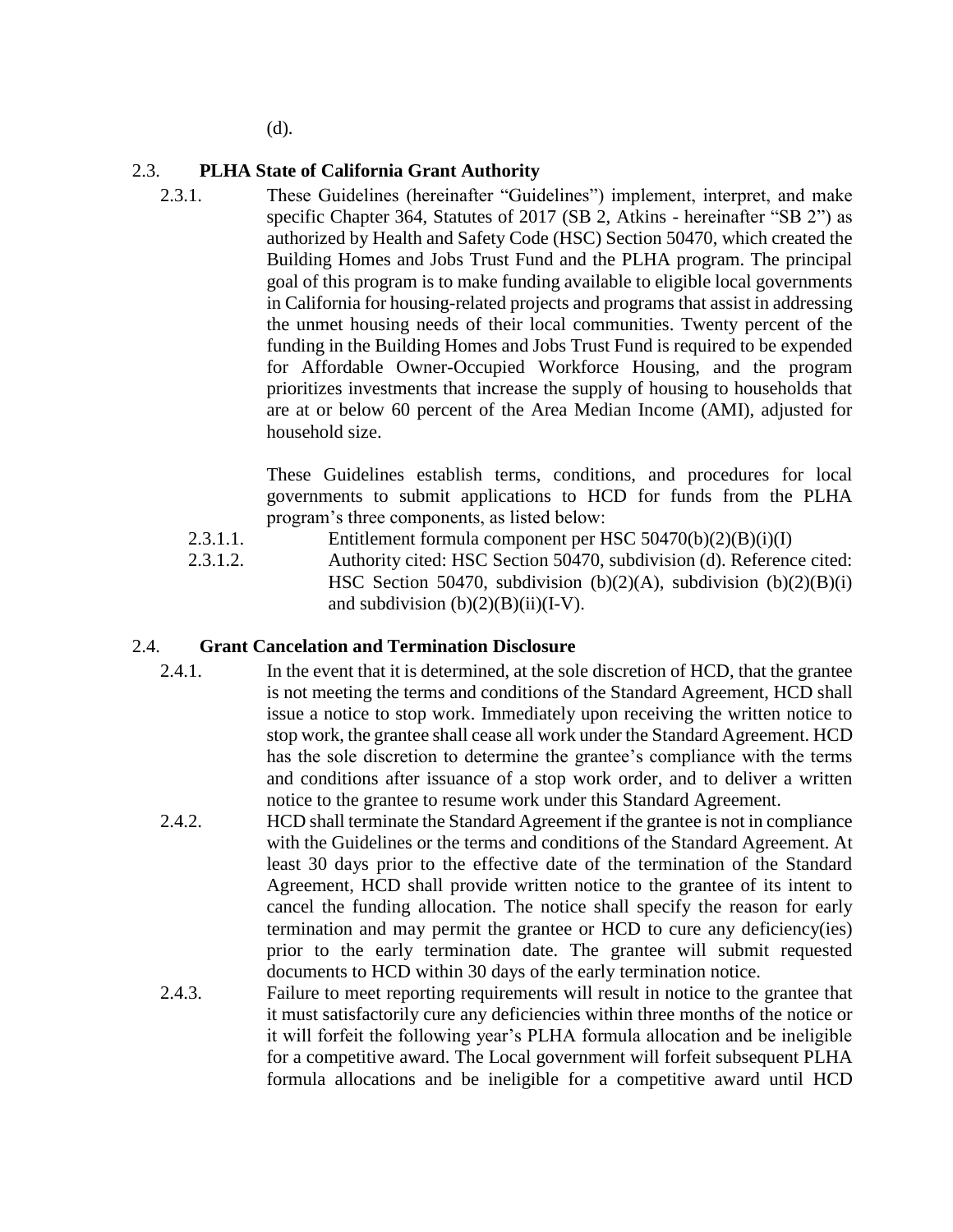determines that the Local government has met reporting requirements.

- 2.4.4. HCD may, as it deems appropriate or necessary, request the repayment of funds from a Local government or offset future years' funds, or pursue any other remedies available to it by law for failure to comply with the Guidelines and/or the terms and conditions of the Standard Agreement.
- 2.4.5. Co-Applicants may be adversely impacted by a notice to stop work and/or termination if one grantee is deemed by HCD to not meet the terms and conditions of the Standard Agreement, or fails to meet the reporting requirements outlined in Section 503.
- 2.4.6. NOTE: Authority cited: HSC Section 50470, subdivision (d). Reference cited: HSC Section 50470, subdivision  $(b)(2)(B)(ii)(IV)$  and subdivision  $(b)(3)$ .

#### 2.5. **PLHA Program Definitions**

- 2.5.1. All terms as defined by 2019 PLHA Guidelines published and authorized by the State of California Housing and Community Development (HCD).
- 2.5.2. All terms not defined below shall, unless their context suggests otherwise, be interpreted in accordance with the meanings of terms described in HSC Section 50470.
	- 2.5.2.1. "Accessory dwelling unit" (ADU) means a dwelling unit which is attached, detached or located within the living area of the existing dwelling or residential dwelling unit and which provides complete independent living facilities for one or more persons pursuant to Government Code (GC) Section 65852.2 and 65852.22. It shall include permanent provisions for living, sleeping, eating, cooking, and sanitation on the same parcel as the single-family dwelling. An Accessory dwelling unit also includes the following: an efficiency unit, as defined in Section 17958.1 of the HSC, or a manufactured home, as defined in Section 18007 of the HSC.
	- 2.5.2.2. "Activity" means any single eligible undertaking carried out as part of an Applicant's allocation(s) under the Program.
	- 2.5.2.3. "Affordable" means a housing unit that satisfies at least one of the following criteria:
		- 2.5.2.3.1. If the unit is being rented to low-income, Very low-income or Extremely low-income households, it complies with the Multifamily Housing Program guidelines Section 7312 and the Section 7301 definition of "Affordable Rent"; or
		- 2.5.2.3.2. If the unit is being sold, it is offered at an "Affordable housing cost", as published in the Fannie Mae Selling Guide, Part B, Debt to Income Ratios, as updated annually [\(https://www.fanniemae.com/content/guide/selling/b3/6/02.ht](https://www.fanniemae.com/content/guide/selling/b3/6/02.html#DTI.20) [ml#DTI.20R](https://www.fanniemae.com/content/guide/selling/b3/6/02.html#DTI.20)atios), and it complies with the income limits stated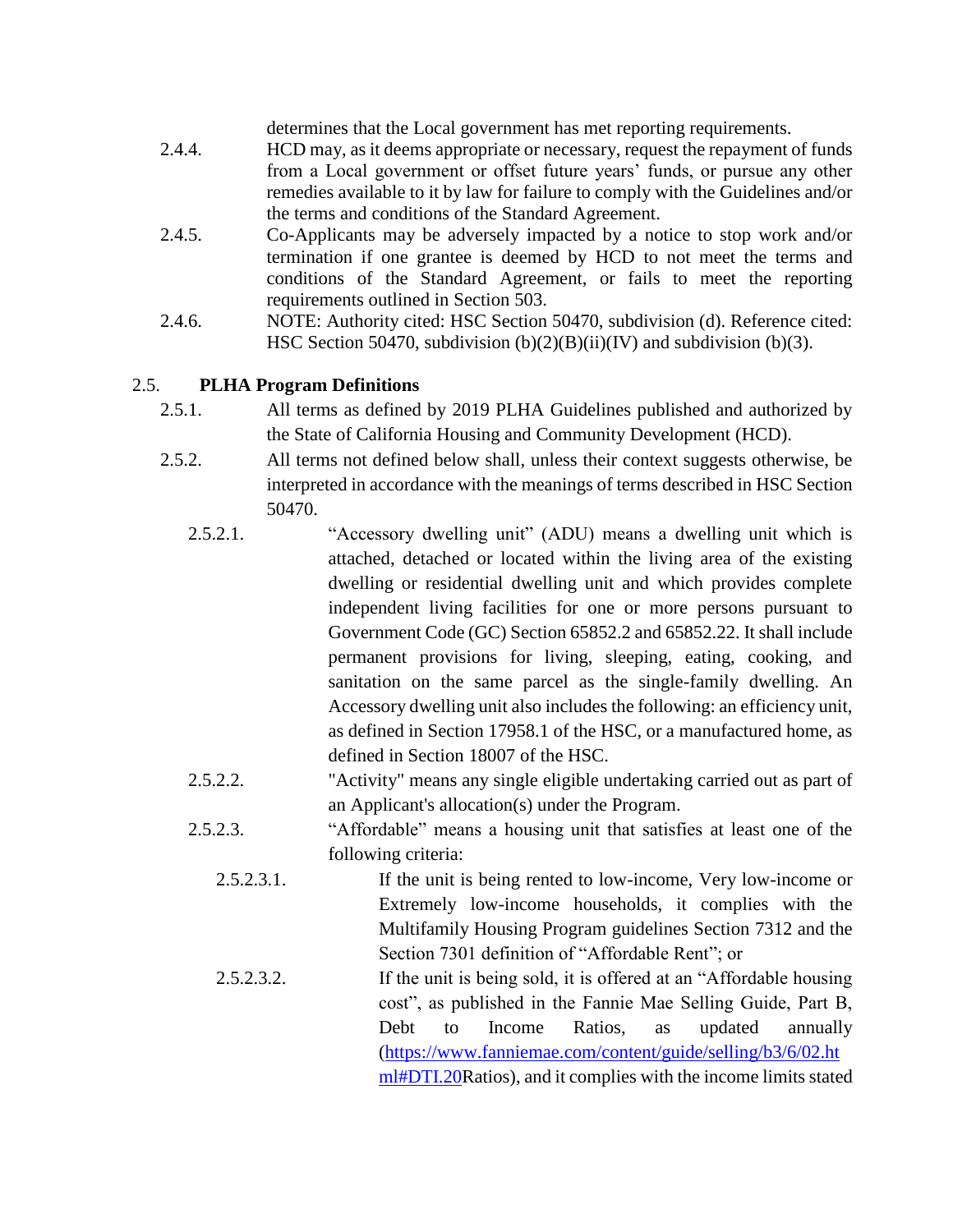in the definitions of Moderate-Income and Lower-Income in this section; or

- 2.5.2.3.3. If the unit is being rented to Moderate-Income households, it is available at a gross rent, including a utility allowance, that does not exceed 30 percent of the applicable income eligibility level, and complies with the definition of Moderate-Income in these guidelines
- 2.5.2.4. "Affordable Owner-Occupied Workforce Housing" (AOWH) means owner-occupied housing per HSC Section 50092.1 that is affordable to persons and families of low or moderate income, as that term is defined in HSC Section 50093, except in High-cost areas where Moderateincome shall include households earning up to 150 percent of AMI.
- 2.5.2.5. "Annual Progress Report" (APR) means the Housing Element APR required by GC Section 65400 on the prior year's activities and due to HCD April 1 of each year.
- 2.5.2.6. "Annual Report" means a form issued by HCD and completed by a Local government awarded PLHA funds on which the Local government documents the uses and expenditures of any allocated funds and outcomes achieved.
- 2.5.2.7. "Applicant" means an eligible Local government applying for the program to administer one or more eligible activities. Applicant also means a Local or Regional Housing Trust Fund delegated by an eligible Local government to apply for the program and administer its allocation in accordance with all program rules.
- 2.5.2.8. "Area Median Income" or "AMI" means the most recent applicable county median family income published by HCD, available at the following link: [http://www.hcd.ca.gov/grants-funding/income](http://www.hcd.ca.gov/grants-funding/income-limits/state-and-federal-income-%20limits.shtml)[limits/state-and-federal-income-](http://www.hcd.ca.gov/grants-funding/income-limits/state-and-federal-income-%20limits.shtml) limits.shtml
- 2.5.2.9. "At risk of homelessness" means the same as defined in Title 24 Section 578.3 of the Code of Federal Regulations and also includes any household receiving rental assistance funded by the California Emergency Solutions and Housing (CESH) program or the California Homeless Emergency Aid Program (HEAP).
- 2.5.2.10. "Capitalized Reserve for Services" means the reserve funded by the Local government pursuant to Section  $301(a)(5)$  to address project supportive service budget deficits attributable to shortfalls in service funding sources.
- 2.5.2.11. "Comprehensive Housing Affordability Strategy" or "CHAS" means annual data compiled by the United States Census Bureau for the U.S. Department of Housing and Urban Development (HUD) to document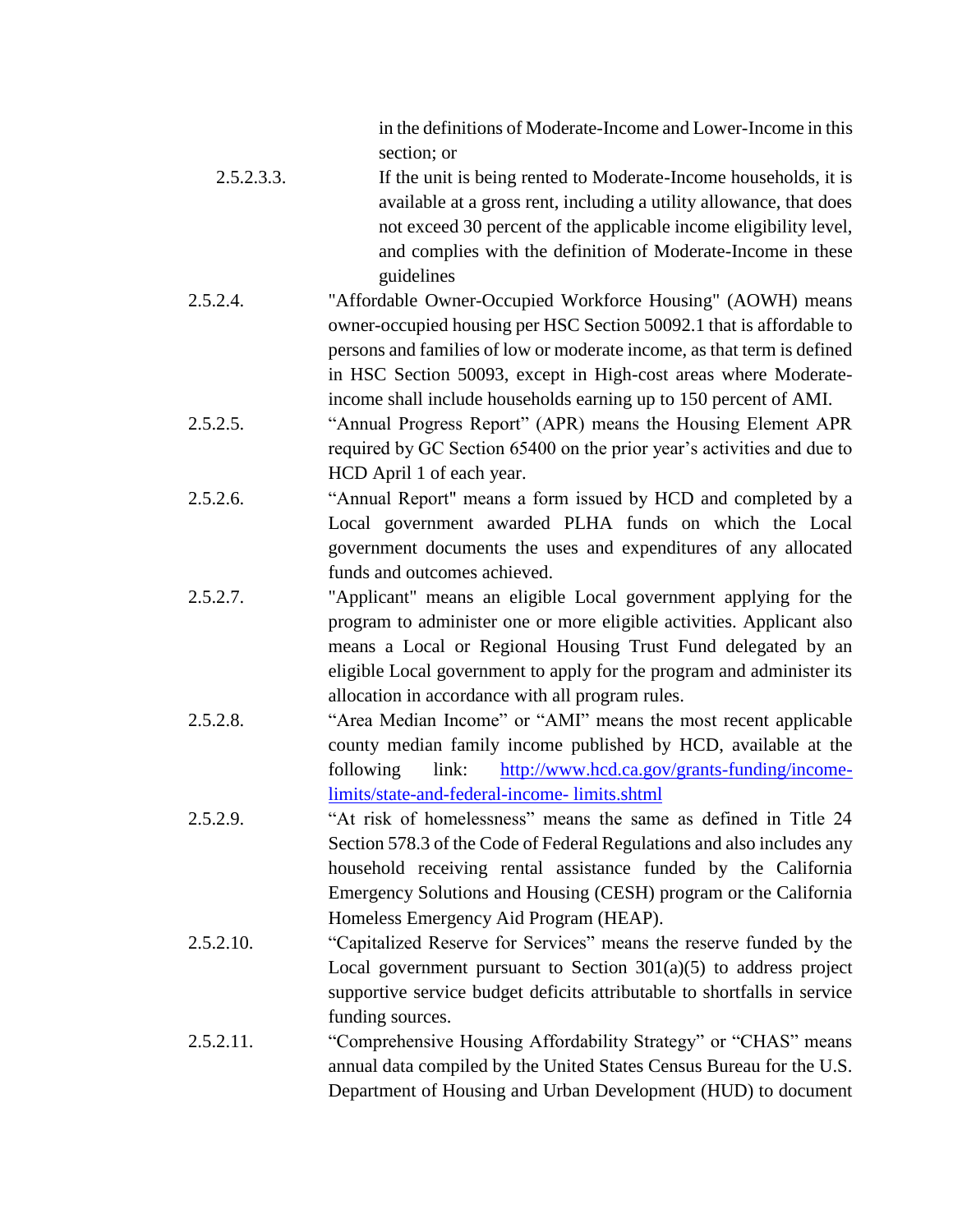the extent of housing problems and housing needs, particularly for lowincome households.

- 2.5.2.12. "Community Development Block Grant" or "CDBG" means the program created pursuant to Title I of the Housing and Community Development Act of 1974, 42 U.S.C. 5301 et seq., as amended.
- 2.5.2.13. "Extremely Low Income" has the meaning set forth in HSC Section 50106, which is a maximum of 30 percent of AMI. Grantees shall utilize income limits issued by HCD at the following link: [http://www.hcd.ca.gov/grants-funding/income-limits/state-and](http://www.hcd.ca.gov/grants-funding/income-limits/state-and-federal-income-%20limits.shtml)[federal-income-](http://www.hcd.ca.gov/grants-funding/income-limits/state-and-federal-income-%20limits.shtml) limits.shtml.
- 2.5.2.14. "Fund" means the Building Homes and Jobs Trust Fund pursuant to HSC Section 50470.
- 2.5.2.15. "High-cost area" means those counties defined as high cost by the Federal Housing Finance Agency (at: <https://www.fhfa.gov/DataTools/> and those counties for which HUD adjusted the Very low income and low-income rents due to high costs (at: [https://www.huduser.gov/portal/pdrdatas\\_landing.html](https://www.huduser.gov/portal/pdrdatas_landing.html) ), as published by HCD in the annual PLHA Notice of Funding Availability.
- 2.5.2.16. "Local government" means any city, including a charter city, any county, including a charter county, or a city and county, including a charter city and county.
- 2.5.2.17. "Local Housing Trust Fund" or "Regional Housing Trust Fund" means a public, joint public and private fund or charitable nonprofit organization described in
- 2.5.2.18. Section 501(c)(3) of the Internal Revenue Code, which was established by legislation, ordinance, resolution (including nonprofit articles of incorporation), or a public-private partnership organized to receive specific revenue to address local or regional housing needs.
- 2.5.2.19. "Low or Lower Income" has the meaning set forth in HSC Section 50079.5, which is a maximum of 80 percent of AMI. Grantees shall utilize income limits issued by HCD at the following link: [http://www.hcd.ca.gov/grants-funding/income-limits/state-and](http://www.hcd.ca.gov/grants-funding/income-limits/state-and-federal-income-%20limits.shtml)[federal-income-](http://www.hcd.ca.gov/grants-funding/income-limits/state-and-federal-income-%20limits.shtml) limits.shtml.
- 2.5.2.20. "Moderate-Income" has the meaning set forth in HSC Section 50093, which is a maximum of 120 percent AMI, or in High-cost areas, 150 percent of AMI. Grantees shall utilize income limits issued by HCD at the following link: [http://www.hcd.ca.gov/grants-funding/income](http://www.hcd.ca.gov/grants-funding/income-limits/state-and-federal-income-limits.html)[limits/state-and-federal-income-limits.html.](http://www.hcd.ca.gov/grants-funding/income-limits/state-and-federal-income-limits.html)

2.5.2.21. "Non-entitlement local government" means a Local government in an area which is not a metropolitan city or part of an urban county, a Local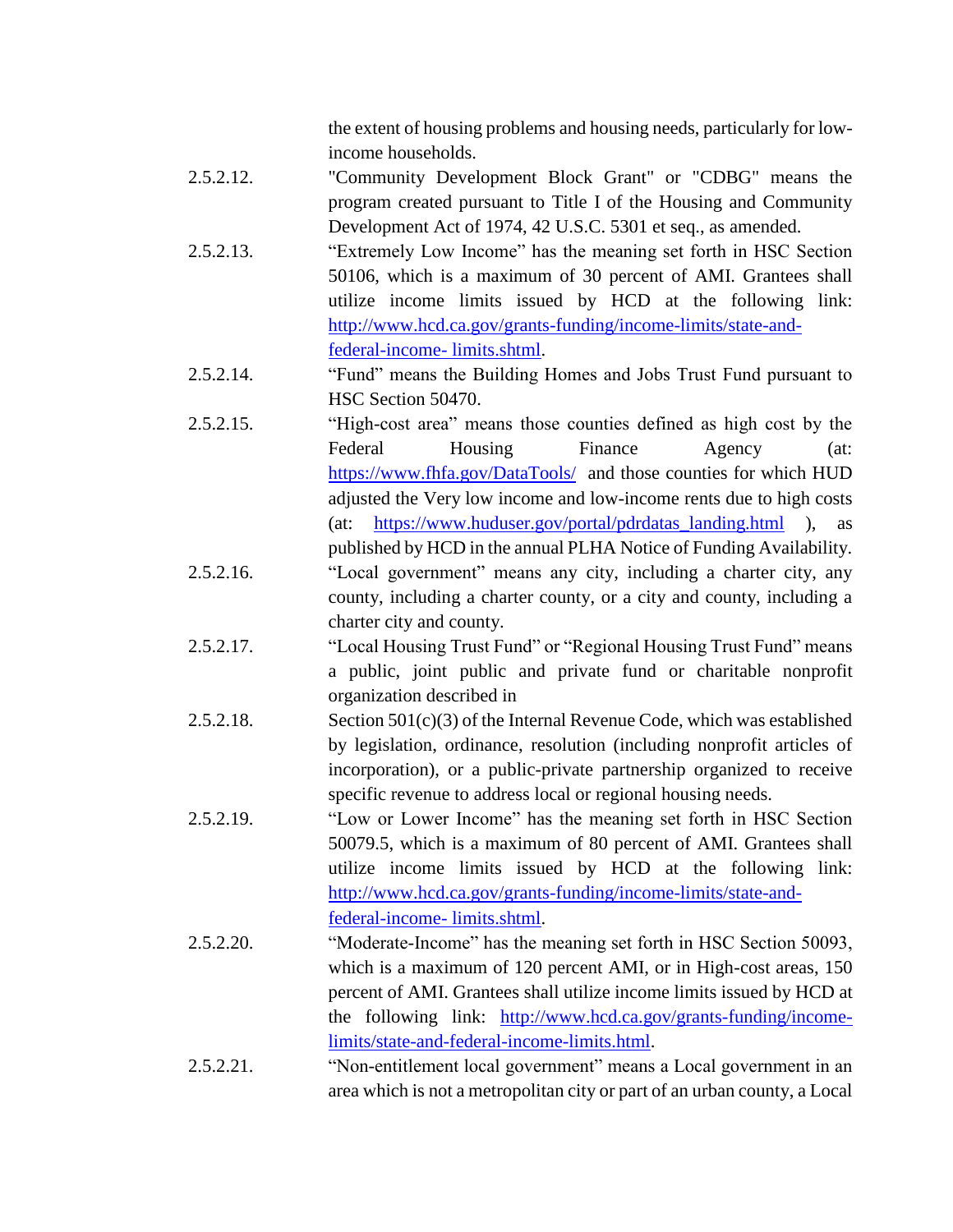government that, as of September 1, 2017, was an incorporated city with a population of less than 50,000 or a county with an unincorporated area population of less than 200,000 persons which had not entered into a three-year Urban County Cooperation Agreement, or a Local government that was not otherwise entitled to receive CDBG funds directly from HUD.

- 2.5.2.22. "Operating subsidies" means payments to owners of affordable housing developments that make the housing more affordable by covering a portion of the ongoing costs of operating the development. Such payments would have the same effect as rental assistance.
- 2.5.2.23. "Owner-occupied" means a dwelling which is occupied by the owner and includes a single-family dwelling or a dwelling unit in a stock cooperative, as defined by Business and Professions Code (BPC), Section 11003.2, a community apartment project, as defined by BPC Section 11004, or a condominium project, as defined by subdivision (c) of BPC Section 11004. 5.
- 2.5.2.24. "Plan" means the document submitted by the Applicant to HCD as part of a complete application in which the Applicant proposes to use allocated funds for at least one eligible Activity. The Plan shall have a term of five years. In succeeding years, the Local government is required to obtain the approval of HCD for any amendments made to the Plan, as set forth in Section  $302(c)(5)$ .
- 2.5.2.25. "Permanent Local Housing Allocation Program", "Program", or "PLHA" means the program developed to annually allocate 70 percent of the moneys deposited into the Fund pursuant to HSC Section 50470(b)(2)(B)(i).
- 2.5.2.26. "Permanent supportive housing" has the same meaning as in HSC Section 50675.14, that is, housing with no limit on the length of stay, that is occupied by the target population, and that is linked to onsite or offsite services that assist the supportive housing residents in retaining the housing, improving his or her health status, and maximizing his or her ability to live and, when possible, work in the community. Permanent supportive housing may include associated facilities if used to provide services to housing residents. Permanent supportive housing does not include "health facility" as defined by HSC Section 1250 or any "alcoholism or drug abuse recovery or treatment facility" as defined by HSC Section 11834.02 or "Community care facility" as defined in HSC Section 1502, "Mental health rehabilitation centers" as defined in Section 5675 of the Welfare and Institutions Code (WIC), or other residential treatment programs.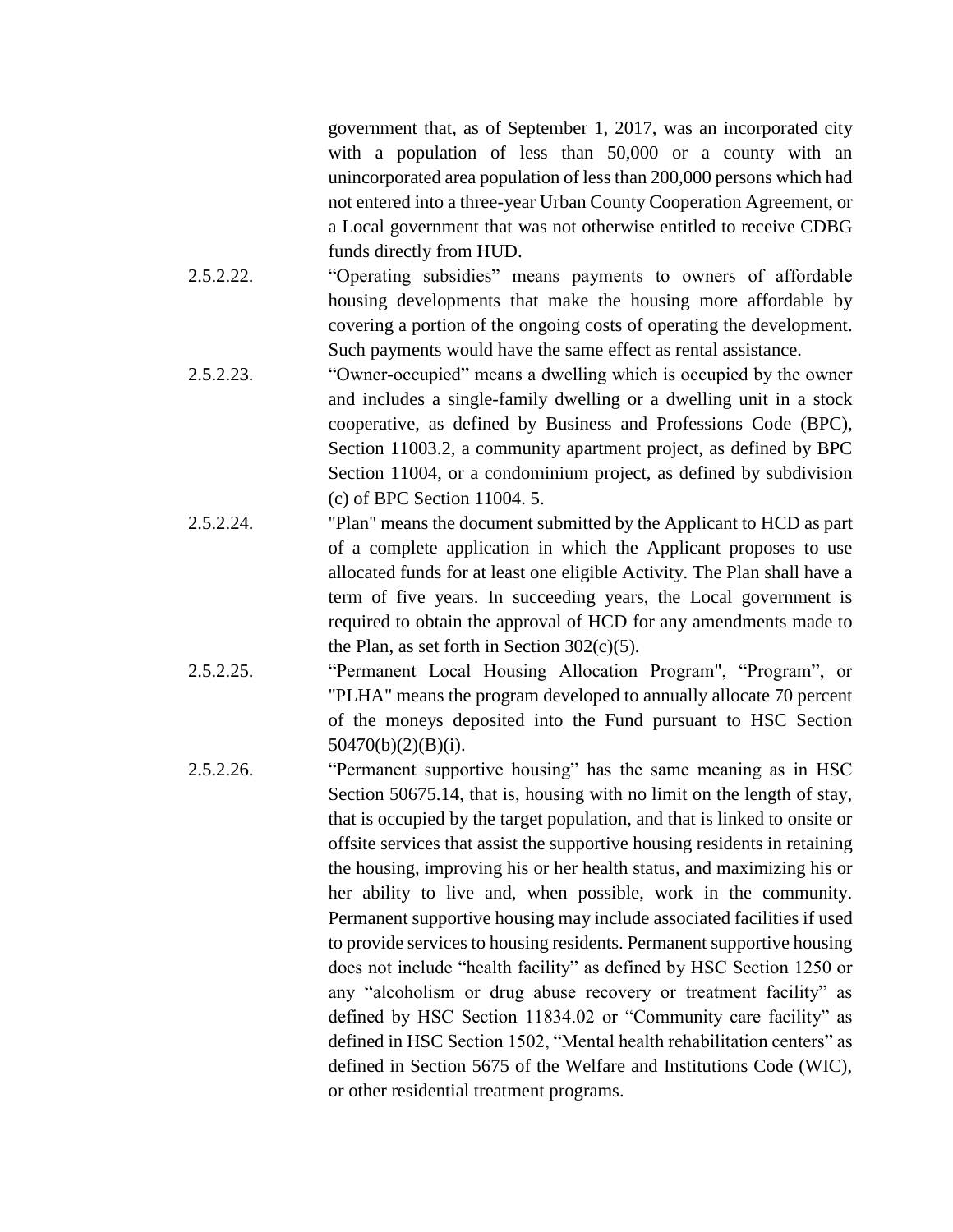- 2.5.2.27. "Regional Housing Needs Allocation" or "RHNA" means the share of the regional housing need represented by persons at all income levels within the area significantly affected by the general plan of the city or county allocated to an Applicant Local government pursuant to GC Section 65584(b).
- 2.5.2.28. "Sponsor" means the legal entity or combination of legal entities with continuing control of a Rental Housing Development. Where the borrowing entity is or will be organized as a limited partnership, Sponsor includes the general partner or general partners who have effective control over the operation of the partnership, or, if the general partner is controlled by another entity, the controlling entity. Sponsor does not include the seller of the property to be developed as the rental housing Project, unless the seller will retain control of the Project for the period necessary to ensure Project feasibility as determined by HCD.
- 2.5.2.29. "Very Low Income" has the meaning set forth in HSC Section 50105, which is a maximum of 50 percent of AMI. Grantees shall utilize income limits issued by HCD at the following link: [http://www.hcd.ca.gov/grants-funding/income-limits/state-and](http://www.hcd.ca.gov/grants-funding/income-limits/state-and-federal-income-%20limits.shtml)[federal-income-](http://www.hcd.ca.gov/grants-funding/income-limits/state-and-federal-income-%20limits.shtml) limits.shtml.
- 2.5.3. NOTE: Authority cited: HSC Section 50470, subdivision (d). Reference cited: HSC Section 50470.5 and 50470, subdivision (b)(2).
- 2.5.4. City of Modesto's application eligibility is defined as Eligible Applicants for the entitlement formula component described in Section  $100(b)(1)$  are limited to the metropolitan cities and urban counties allocated a grant for the federal fiscal year 2017 pursuant to the federal CDBG formula specified in 42 USC, Section 5306.

#### 2.6. **Eligible Activities**

2.6.1. Eligible Activities are limited to one or more of the following:

- 2.6.1.1. The predevelopment, development, acquisition, rehabilitation, and preservation of multifamily, residential live-work, rental housing that is Affordable to Extremely low-,Very low-, Low-, or Moderate-income households, including necessary Operating subsidies.
- 2.6.1.2. The predevelopment, development, acquisition, rehabilitation, and preservation of Affordable rental and ownership housing, including Accessory dwelling units (ADUs), that meets the needs of a growing workforce earning up to 120 percent of AMI, or 150 percent of AMI in high-cost areas. ADUs shall be available for occupancy for a term of no less than 30 days.
- 2.6.1.3. Matching portions of funds placed into Local or Regional Housing Trust Funds.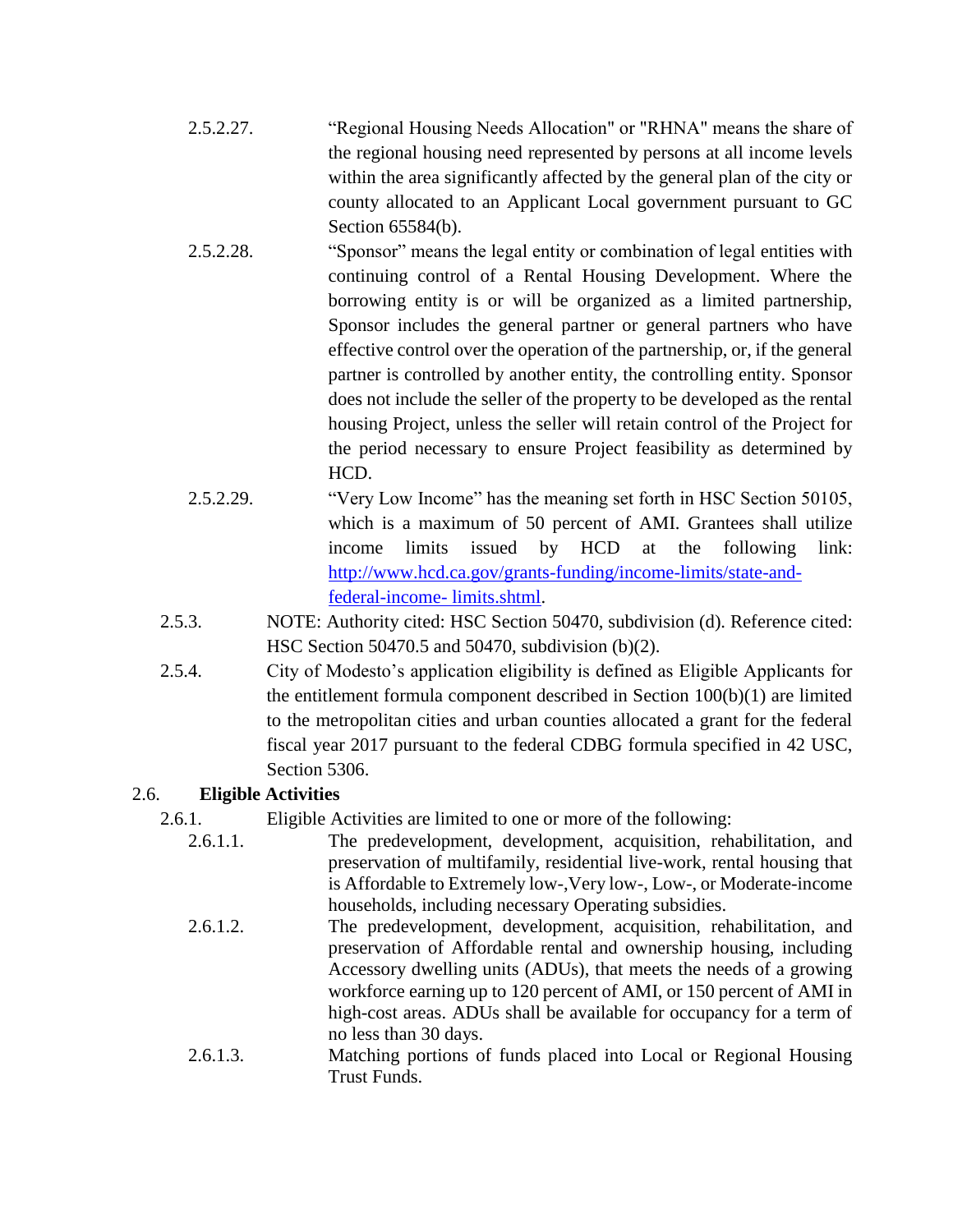- 2.6.1.4. Matching portions of funds available through the Low- and Moderate-Income Housing Asset Fund pursuant to subdivision (d) of HSC Section 34176.
- 2.6.1.5. Capitalized Reserves for Services connected to the preservation and creation of new Permanent supportive housing.
- 2.6.1.6. Assisting persons who are experiencing or At risk of homelessness, including, but not limited to, providing rapid rehousing, rental assistance, supportive/case management services that allow people to obtain and retain housing, operating and capital costs for navigation centers and emergency shelters, and the new construction, rehabilitation, and preservation of permanent and transitional housing.
- 2.6.1.7. This Activity may include subawards to Administrative Entities as defined in HSC Section 50490(a)(1-3) that were awarded CESH program or HEAP funds for rental assistance to continue assistance to these households.
- 2.6.1.8. Applicants must provide rapid rehousing, rental assistance, navigation centers, emergency shelter, and transitional housing activities in a manner consistent with the Housing First practices described in 25 CCR, Section 8409, subdivision (b)(1)-(6) and in compliance with WIC Section 8255(b)(8). An Applicant allocated funds for the new construction, rehabilitation, and preservation of Permanent supportive housing shall incorporate the core
- 2.6.1.9. components of Housing First, as provided in WIC Section 8255, subdivision (b).
	- 2.6.1.9.1. Accessibility modifications in Lower-income Owner-occupied housing.
	- 2.6.1.9.2. Efforts to acquire and rehabilitate foreclosed or vacant homes and apartments.
- 2.6.1.10. Homeownership opportunities, including, but not limited to, down payment assistance.
- 2.6.1.11. Fiscal incentives made by a county to a city within the county to incentivize approval of one or more Affordable housing Projects, or matching funds invested by a county in an Affordable housing development Project in a city within the county, provided that the city has made an equal or greater investment in the Project. The county fiscal incentives shall be in the form of a grant or low-interest loan to an Affordable housing Project. Matching funds investments by both the county and the city also shall be a grant or low-interest deferred loan to the Affordable housing Project.
- 2.6.1.12. A Local government that receives an allocation shall use no more than 2.6.1.13. 5 percent of the allocation for costs related to the administration of the Activity(ies) for which the allocation was made. Staff and overhead costs directly related to carrying out the eligible activities described in Section 301 are "activity costs" and not subject to the cap on "administrative costs." A Local government may share any funds available for administrative costs with entities that are administering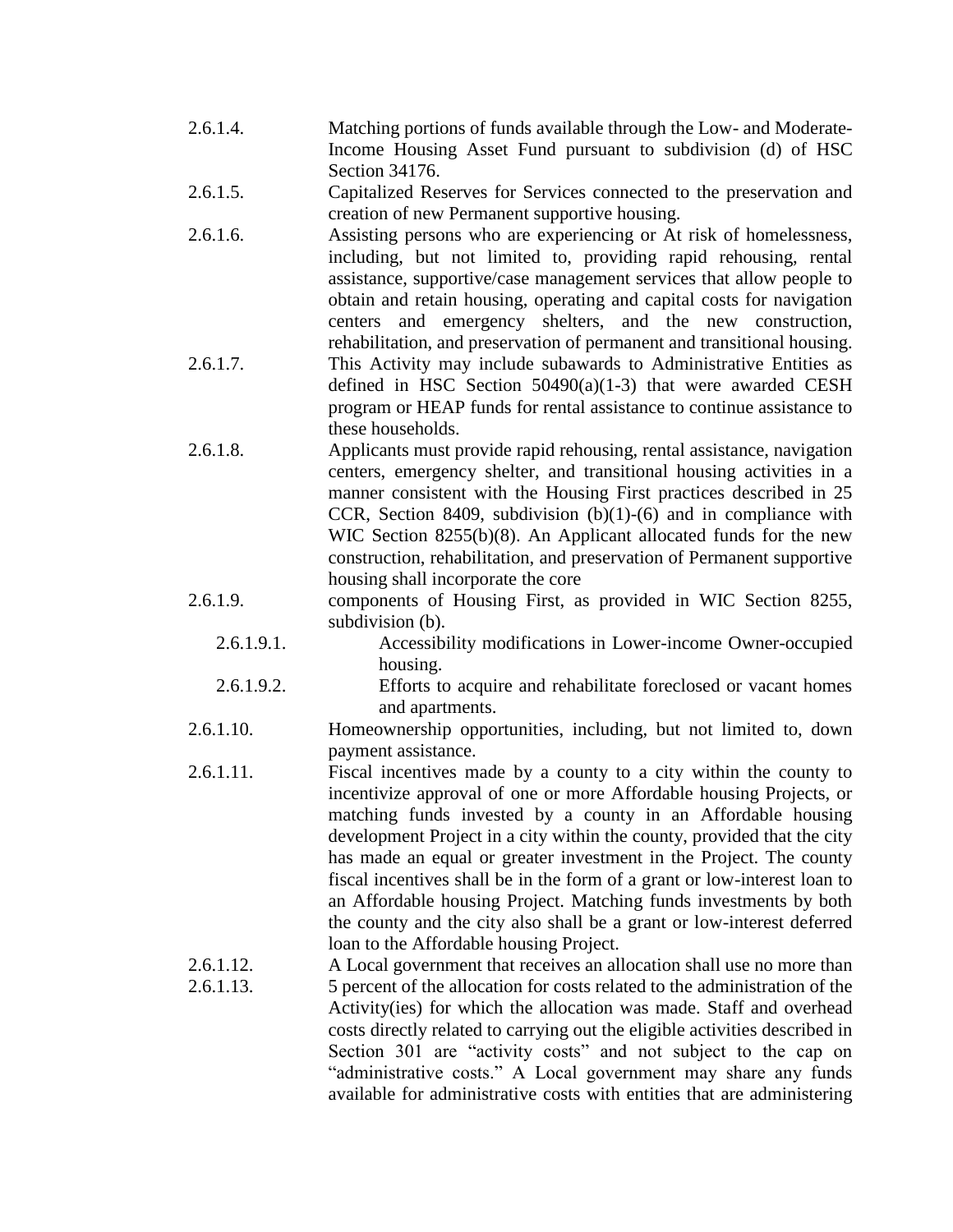its allocation.

- 2.6.1.14. Two or more Local governments that receive PLHA allocations may expend those moneys on an eligible jointly funded project as provided for in Section 50470 (b) $(2)(B)(ii)(IV)$ . An eligible jointly funded project must be an eligible Activity pursuant to Section 301(a) and be located within the boundaries of one of the Local governments.
- 2.6.1.15. Entitlement Local governments may use the flow of PLHA funds to incentivize private lender loans and to guarantee payments for some or all public agency bond financings for activities consistent with the uses identified in Section 301 "Eligible Activities". This loan guarantee Activity must be identified and fully explained in the Applicant's "Plan".
- 2.6.2. NOTE: Authority cited: HSC Section 50470, subdivision (d). Reference cited: HSC Section 50470, subdivisions  $(b)(2)(B)(ii)(IV)$ ,  $(b)(2)(D)(i-x)$ , and  $(b)(3)$ .

#### 2.7. **Selecting Activities that Comply**

- 2.7.1. While there are many aspects that must be considered in selecting activities to assist under the PLHA program, there are six (6) key steps that City of Modesto Community Development Division (CDD) staff will take into consideration during the early stages of the process of determining if PLHA funds may be used to assist a proposed activity:
	- 2.7.1.1. Determine if the activity falls within a category of explicitly authorized activities in the PLHA Plan.
		- 2.7.1.1.1. If an activity does not fall within a category of explicitly authorized activities as defined by Section 2.5, the activity is considered ineligible.
		- 2.7.1.1.2. Determine if a proposed activity appears in Section 2.5, but is not allocated in the PLHA Plan and it is determined to in the best interest of the community staff will file a plan amendment with HCD following the Citizen Participation defined in Section 3.1.3.

#### **3. Grant Administration (2019 PLHA Guidelines – Section 302)**

#### 3.1. **Responsibility for Grant Administration**

- 3.1.1. **General Program Compliance:** Applicants must meet all the following threshold requirements for participation in the formula allocation:
- 3.1.2. **Housing Element compliance**: The Applicant and any delegating Local government, if applicable, must have a Housing Element that has been adopted by the Local government's governing body by the application deadline and subsequently determined to be in substantial compliance with state Housing Element Law pursuant to GC Section 65585. A Local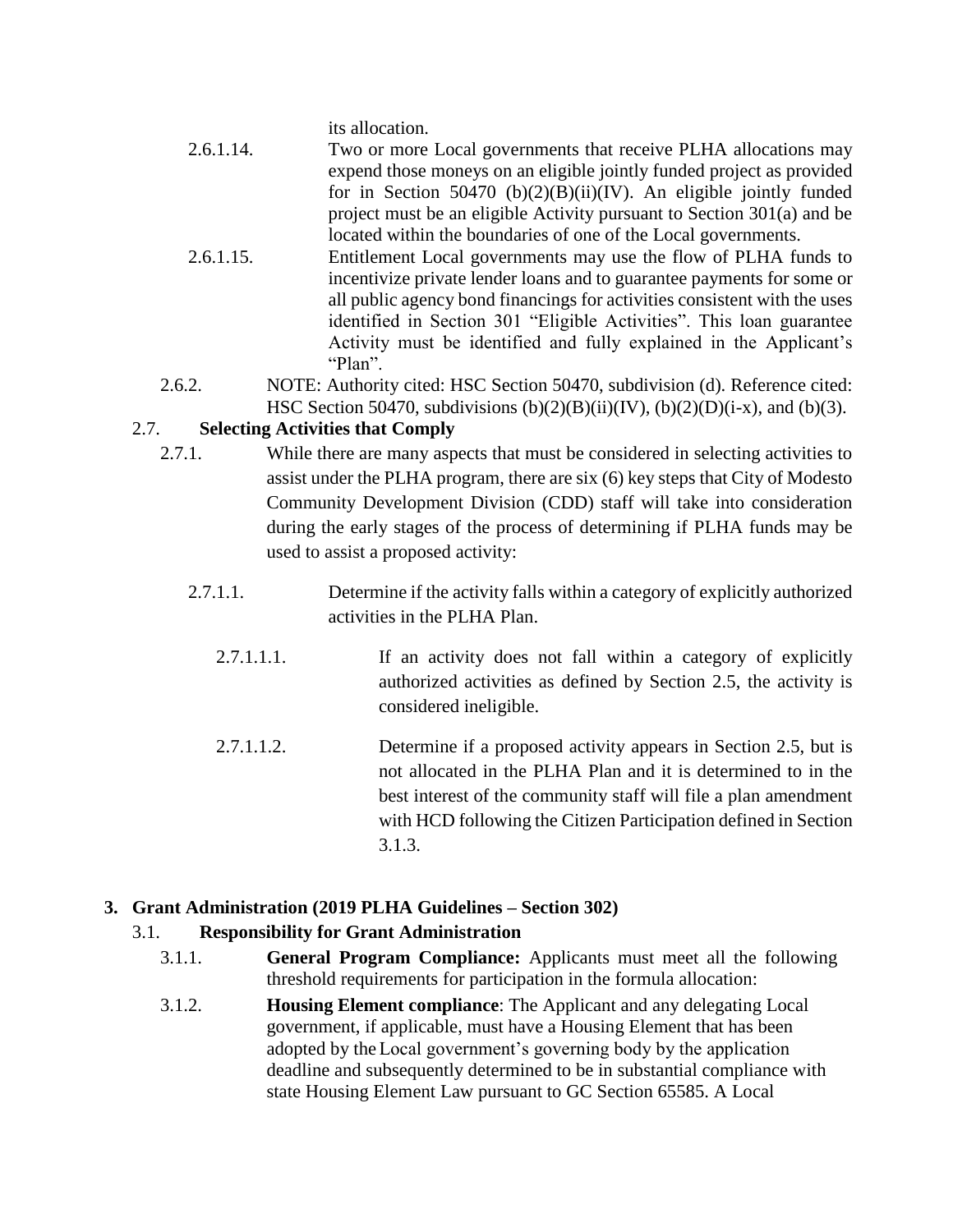government's current Housing Element compliance status can be obtained by referencing HCD's website at [http://www.hcd.ca.gov/community](http://www.hcd.ca.gov/community-development/housing-element)[development/housing-element.](http://www.hcd.ca.gov/community-development/housing-element)

#### 3.1.2.1. **APR on the Housing Element submitted to HCD**:

| 3.1.2.1.1.         | The Applicant and any delegating Local government, if<br>applicable, must submit to HCD the APR required by GC<br>Section 65400 for the current or prior year by the application                                                                                                                                   |
|--------------------|--------------------------------------------------------------------------------------------------------------------------------------------------------------------------------------------------------------------------------------------------------------------------------------------------------------------|
|                    | deadline date.                                                                                                                                                                                                                                                                                                     |
| 3.1.2.1.2.         | Please be advised that HCD will not accept other reports in<br>lieu of the APR. Housing Authority Financial Reports,<br>Redevelopment Reports, and other similar reports will not<br>be accepted as meeting this requirement. If uncertain of the<br>status of the report submittal for a Local government, please |
|                    | contact HCD for more information.                                                                                                                                                                                                                                                                                  |
| 3.1.2.1.3.         | Submit, by the deadline specified in the NOFA, on a<br>form made available by HCD, a complete application<br>which shall meet the following minimum<br>requirements:                                                                                                                                               |
| 3.1.2.2.           | Application requests an allocation pursuant to Section 200 in order                                                                                                                                                                                                                                                |
|                    | to carry out one or more of the eligible activities described in                                                                                                                                                                                                                                                   |
|                    | Section 301. Except for a jointly funded project as described in                                                                                                                                                                                                                                                   |
|                    | Section 301(c), any activities must be carried out within the                                                                                                                                                                                                                                                      |
|                    | jurisdiction of the City of Modesto.                                                                                                                                                                                                                                                                               |
| 3.1.2.3.           | Submission of the application is authorized by the City                                                                                                                                                                                                                                                            |
|                    | Council.                                                                                                                                                                                                                                                                                                           |
| 3.1.2.4.           | Certification in the resolution that, if the Local government                                                                                                                                                                                                                                                      |
|                    | proposes allocation of funds for any Activity to another entity,                                                                                                                                                                                                                                                   |
|                    | the Local government's selection process shall avoid conflicts of                                                                                                                                                                                                                                                  |
|                    | interest and shall be accessible to the public. For the purposes of                                                                                                                                                                                                                                                |
|                    | this paragraph, "entity" means a housing developer or program                                                                                                                                                                                                                                                      |
|                    | operator; "entity" does not mean an administering Local                                                                                                                                                                                                                                                            |
|                    | government to whom a Local government delegates its PLHA                                                                                                                                                                                                                                                           |
|                    | formula allocation, pursuant to Section 300(d).                                                                                                                                                                                                                                                                    |
| 3.1.3.             | <b>Community Participation</b>                                                                                                                                                                                                                                                                                     |
| 3.1.3.1.           | This City will allow for adequate public comment prior to and                                                                                                                                                                                                                                                      |
|                    | plan or plan amendment submitted for consideration.                                                                                                                                                                                                                                                                |
| 3.1.3.2.           | This will include but not limited to a 15-day notice concluded by                                                                                                                                                                                                                                                  |
|                    | a public hearing at council.                                                                                                                                                                                                                                                                                       |
| 3.1.3.3.           | All Plans will be in alignment with community needs as                                                                                                                                                                                                                                                             |
|                    | identified in the City's HUD Annual Action Plan community                                                                                                                                                                                                                                                          |
|                    | outreach process.                                                                                                                                                                                                                                                                                                  |
| <b>A PLHA Plan</b> |                                                                                                                                                                                                                                                                                                                    |
|                    |                                                                                                                                                                                                                                                                                                                    |

3.2.1. The manner in which allocated funds will be used for eligible Activities.

3.2.

3.2.1.1. A description of the way the Local government will prioritize investments that increase the supply of housing for households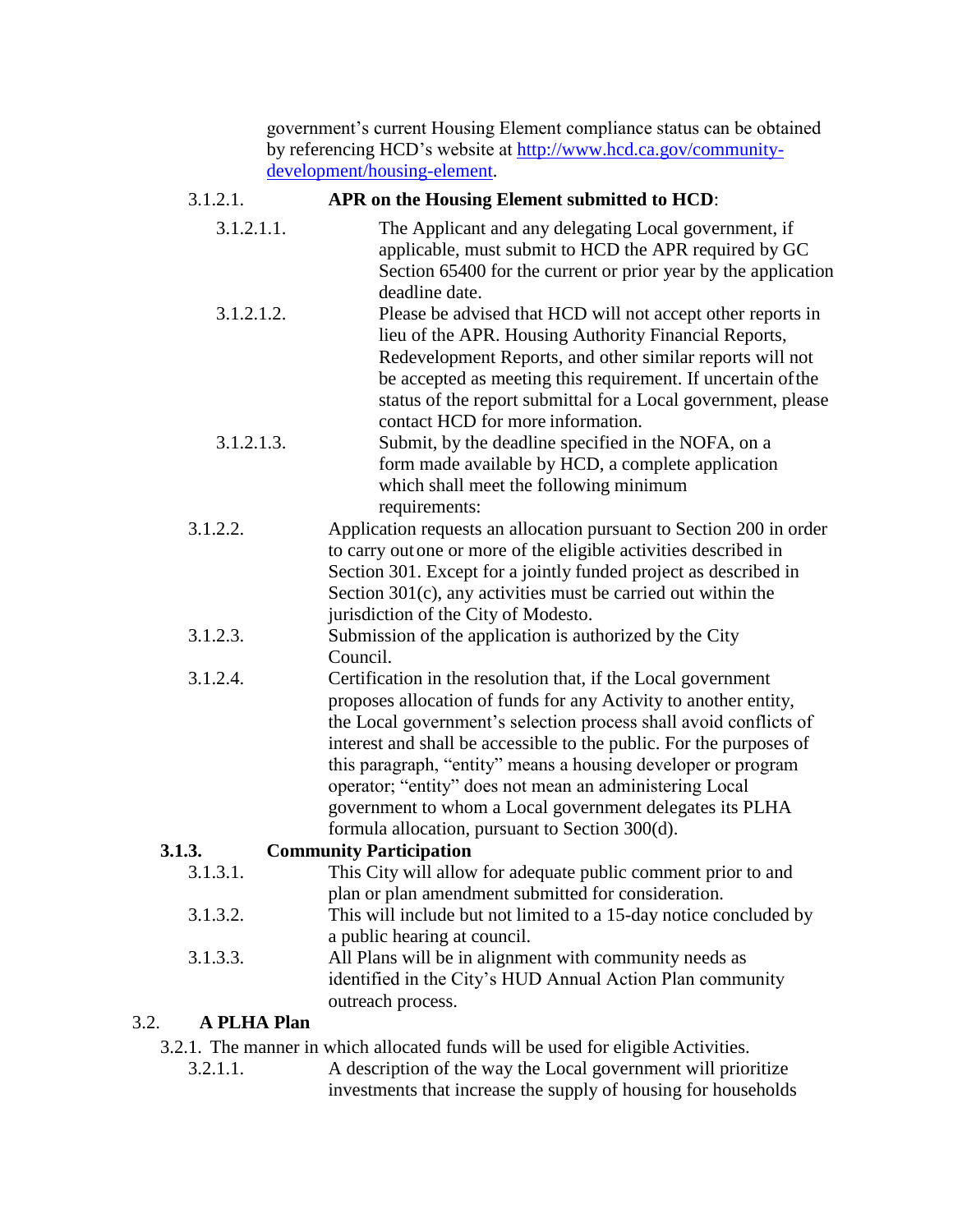|            | with incomes at or below 60 percent of AMI. Programs targeted<br>at households at or below 60 percent of AMI will be deemed to<br>meet this requirement.                                                                                                                                                                                                                                                                                                                                        |
|------------|-------------------------------------------------------------------------------------------------------------------------------------------------------------------------------------------------------------------------------------------------------------------------------------------------------------------------------------------------------------------------------------------------------------------------------------------------------------------------------------------------|
| 3.2.1.1.1. | A description of how the Plan is consistent with the<br>programs set forth in the Local government's Housing<br>Element.                                                                                                                                                                                                                                                                                                                                                                        |
| 3.2.1.1.2. | Evidence that the Plan was authorized and adopted by<br>resolution by the Local government and that the public had<br>an adequate opportunity to review and comment on its<br>content.                                                                                                                                                                                                                                                                                                          |
| 3.2.1.2.   | The following for each proposed Activity:                                                                                                                                                                                                                                                                                                                                                                                                                                                       |
| 3.2.1.2.1. | A description of each proposed Activity, pursuant to<br>Section 301, and the percentage of funding allocated to it.<br>The description shall specifically include the percentage<br>of funds, if any, directed to AOWH.                                                                                                                                                                                                                                                                         |
| 3.2.1.2.2. | The projected number of households to be served at each<br>income level and a comparison to the unmet share of the<br>RHNA at each income level.                                                                                                                                                                                                                                                                                                                                                |
| 3.2.1.2.3. | A description of major steps/actions and a proposed schedule<br>required for the implementation and completion of the<br>Activity.                                                                                                                                                                                                                                                                                                                                                              |
| 3.2.1.2.4. | The period of affordability and level of affordability for each<br>Activity. Rental Projects are required to have affordability<br>periods of at least 55 years.                                                                                                                                                                                                                                                                                                                                |
| 3.2.1.3.   | The Plan submitted in response to the NOFA shall be for a term of<br>five years. Local governments shall obtain approval of HCD for<br>amendments made to the Plan in each succeeding year of the term<br>of the Plan. Reallocations of more than 10 percent of funds among<br>Activities require amendment of the Plan, with approval granted by<br>the governing body at a publicly noticed public meeting.                                                                                   |
| 3.2.1.4.   | A certification that, if funds are used for the acquisition,<br>construction, or rehabilitation of for-sale housing projects or units<br>within for-sale housing projects, the grantee shall record a deed<br>restriction against the property that will ensure compliance with<br>one of the following requirements if the property is no longer the<br>primary residence of the homeowner due to sale, transfer or lease,<br>unless it is in conflict with the requirements of another public |
| 3.2.1.5.   | funding source or law:<br>The PLHA loan and any interest thereon shall be repaid<br>to the Local government's PLHA account. The Local<br>government shall reuse the repayments consistent with<br>Section 301; or                                                                                                                                                                                                                                                                               |
| 3.2.1.6.   | The initial owner and any subsequent owner shall sell the<br>home at an Affordable housing cost to a qualified Lower-<br>Income or Moderate-Income household; or the homeowner                                                                                                                                                                                                                                                                                                                  |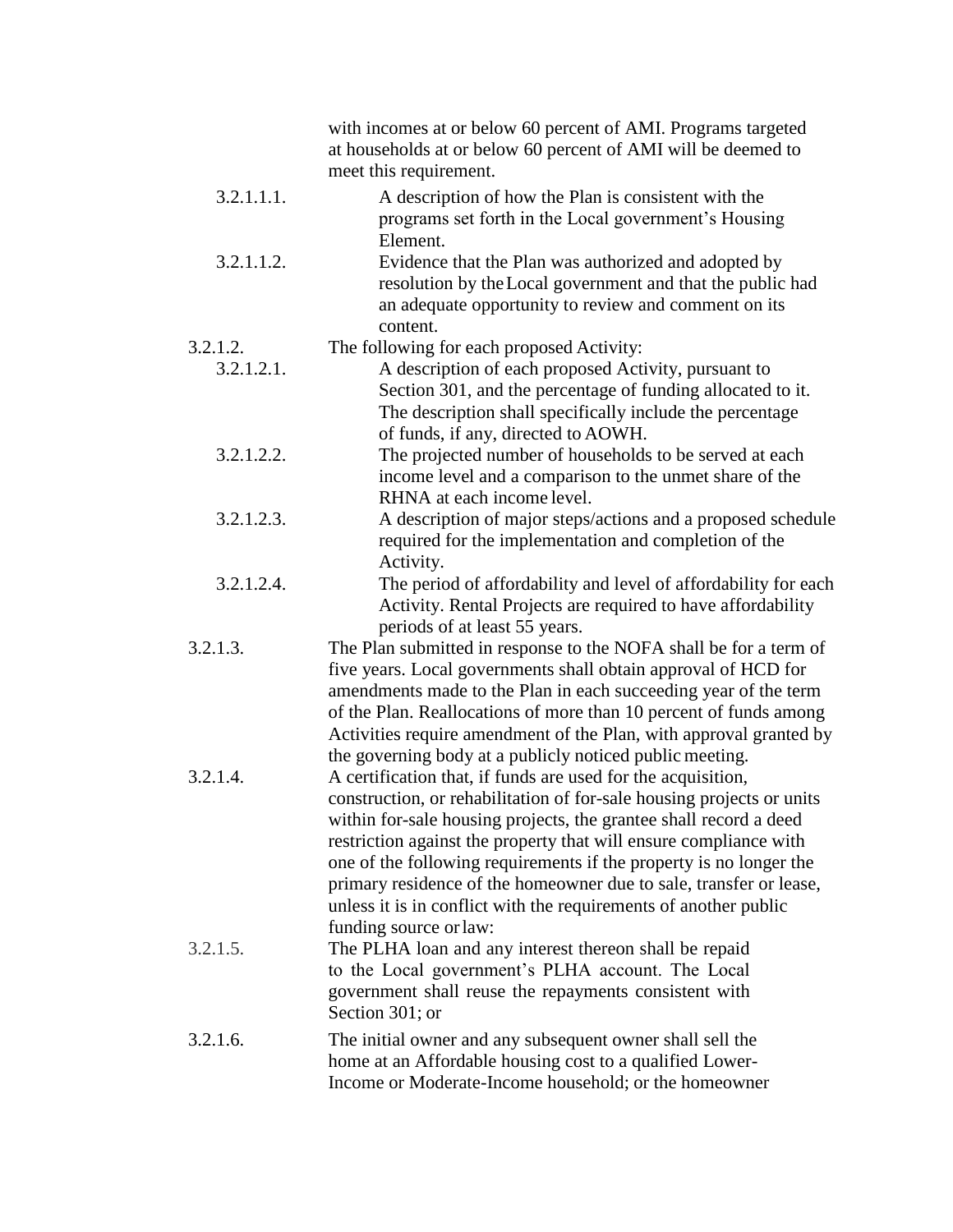|          | and the Local government shall share the equity in the unit<br>pursuant to an equity-sharing agreement. The grantee shall<br>reuse the proceeds of the equity-sharing agreement consistent<br>with this section. |
|----------|------------------------------------------------------------------------------------------------------------------------------------------------------------------------------------------------------------------|
| 3.2.1.7. | A certification that, if funds are used for the development of an                                                                                                                                                |
|          | Affordable Rental Housing Development, the Local government                                                                                                                                                      |
|          | shall make the PLHA assistance in the form of a low-interest,                                                                                                                                                    |
|          | deferred loan to the Sponsor of the Project. The loan shall be                                                                                                                                                   |
|          | evidenced through a Promissory Note secured by a Deed of Trust,                                                                                                                                                  |
|          | and a Regulatory Agreement shall restrict occupancy and rents in                                                                                                                                                 |
|          | accordance with the Local government-approved underwriting of                                                                                                                                                    |
|          | the Project for a term of at least 55 years.                                                                                                                                                                     |
| 3.2.1.8. | A Program income reuse plan describing how repaid loans                                                                                                                                                          |
|          | will be reused for eligible activities specified in Section 301.                                                                                                                                                 |
| 3.2.2.   | NOTE: Authority cited: HSC Section 50470, subdivision (d). Reference                                                                                                                                             |
|          | cited: HSC Section 50470, subdivision $(b)(2)(B)(ii)$ .                                                                                                                                                          |

# **4. PLHA Administration (2019 PLHA Guideline Section 500)**

# 4.1. **Accounting Record**

| 4.1.1. | The grantee shall establish a separate ledger account for receipts and        |
|--------|-------------------------------------------------------------------------------|
|        | expenditures of grant funds and maintain expenditure details in accordance    |
|        |                                                                               |
|        | with the approved work plan, budget, and schedule.                            |
| 4.1.2. | The grantee shall maintain documentation of its financial records for         |
|        | expenditures incurred during the course of the PLHA Activity in accordance    |
|        | with generally accepted accounting principles. Such records shall be kept for |
|        | at least five years after the close-out report is submitted to HCD.           |
| 4.1.3. | NOTE: Authority cited: HSC Section 50470, subdivision (d).                    |
|        | Reference cited: HSC Section 50470, subdivision $(b)(2)(B)(ii)(III)$          |
|        | and subdivision $(b)(2)(B)(IV)$ and subdivision $(b)(3)$ .                    |
| 4.2.   | <b>Deadlines and Funding Requirements</b>                                     |
| 4.2.1. | Applicants will be required to enter into a state Standard                    |
|        | Agreement (Standard Agreement) that will set forth conditions for             |
|        | funding and milestones that are required to be met.                           |
| 4.2.2. | After the Standard Agreement and attachments have been                        |
|        | finalized, the Local government will follow provided instructions             |
|        | for signing all required documents. The Local government must                 |
|        | submit all supporting materials and a signed Standard Agreement               |
|        | within the timeline provided in the instructions or risk forfeiting           |
|        | the grant award.                                                              |
| 4.2.3. | Except for predevelopment expenses for construction projects                  |
|        | funded by PLHA and the costs to develop and prepare the PLHA                  |
|        | application, no costs incurred more than one year prior to                    |
|        | commitment by the Local government may be paid from PLHA                      |
|        | funds. Reimbursement of expenses to prepare the PLHA                          |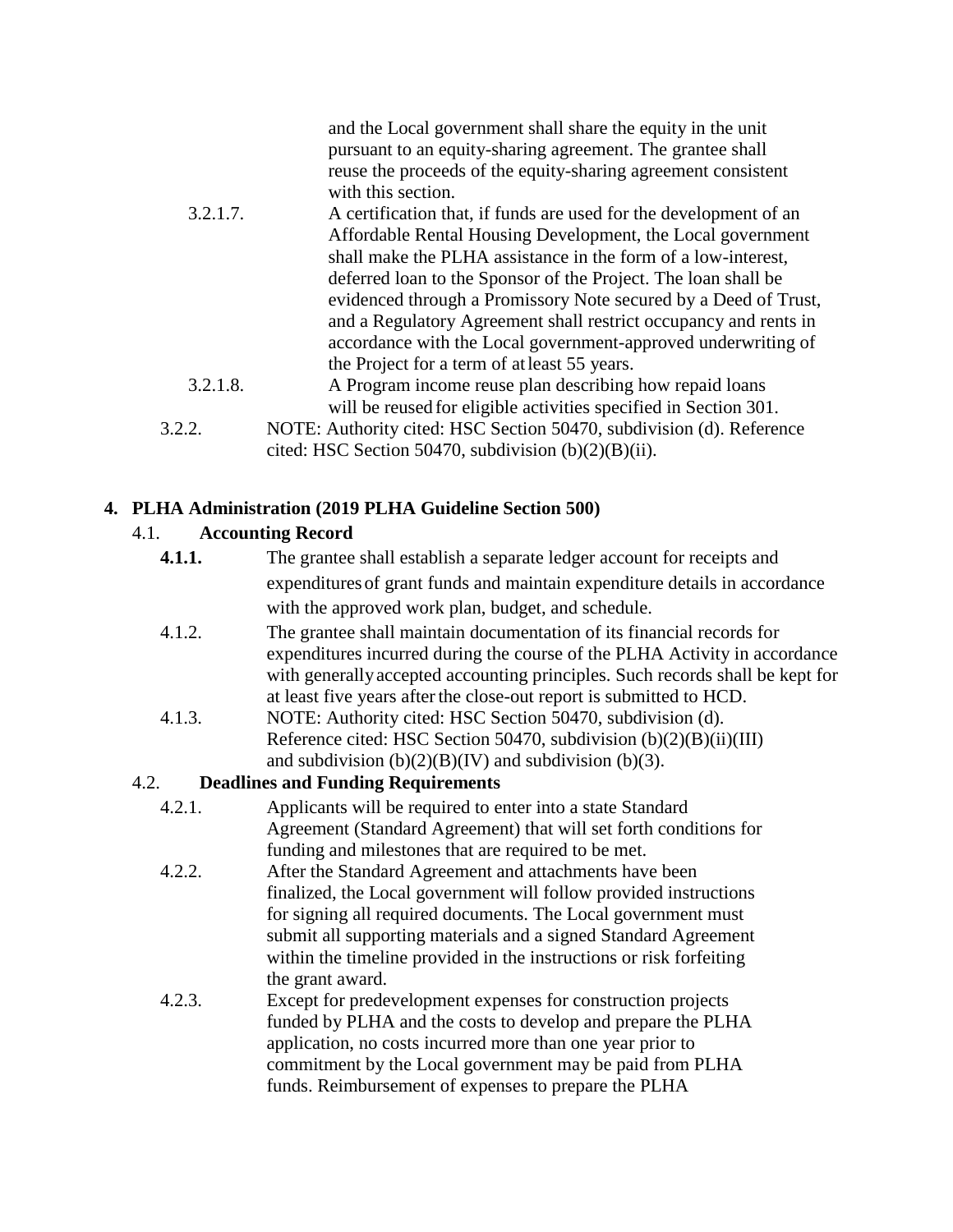# application is subject to the cap on administrative fees.

- 4.2.4. Grant funds shall not be disbursed until:
	- 4.2.4.1. HCD authorizes loan closing, in the case of development projects; or
		- 4.2.4.2. all general and special conditions have been complied with, in the case of other Activities.
		- 4.2.4.3. If funds are used for the development of an Affordable Rental Housing Development, the Local government shall make the PLHA assistance in the form of a low-interest, deferred loan to the Sponsor of the project. The loan shall be evidenced through a Promissory Note secured by a Deed of Trust, and a Regulatory Agreement shall restrict occupancy and rents in accordance with the Departmentapproved underwriting of the project for at least 55 years.
- 4.2.5. NOTE: Authority cited: HSC Section 50470, subdivision (d). Reference cited: HSC Section 50470, subdivision  $(b)(2)(B)(ii)(VI).$

# 4.3. **Reuse of Program Income**

| 4.3.1. | Program income means gross income received by the recipient or a<br>subrecipient directly generated from the use of PLHA funds,                                                                             |
|--------|-------------------------------------------------------------------------------------------------------------------------------------------------------------------------------------------------------------|
| 4.3.2. | Substantially all program income shall be disbursed for eligible activities as<br>defined by Section $2.5$ – Eligible Activities and in compliance with the<br>currently approved PLHA Plan filed with HCD. |
| 4.3.3. | The City is committed to following the Reuse Plan adopted by this policy and                                                                                                                                |

and defined in Attachment A.

# 4.4. **Records to be maintained**

| 4.4.1. |              |  |  | Section 2019 PLHA Guidelines Section 501. Audits/Monitoring of Project |  |
|--------|--------------|--|--|------------------------------------------------------------------------|--|
|        | <b>Files</b> |  |  |                                                                        |  |

| 4.4.1.1.   | Grantee shall maintain PLHA files which, at a      |
|------------|----------------------------------------------------|
|            | minimum, should include the following information  |
|            | and reports:                                       |
| 4.4.1.1.1. | Project/Activity description                       |
| 4.4.1.1.2. | Land/site Information                              |
| 4.4.1.1.3. | Planning & zoning history (as appropriate)         |
| 4.4.1.1.4. | Records of public hearings and public comments     |
| 4.4.1.1.5. | Relocation needs (as appropriate)                  |
| 4.4.1.1.6. | Contracts, loan and grant agreements, Standard     |
|            | Agreement                                          |
| 4.4.1.1.7. | Environmental records & reports/findings (as       |
|            | appropriate)                                       |
| 4.4.1.1.8. | Design/engineering reports $\&$ plans (as          |
|            | appropriate)                                       |
| 4.4.1.1.9. | Description of targeted beneficiaries, services to |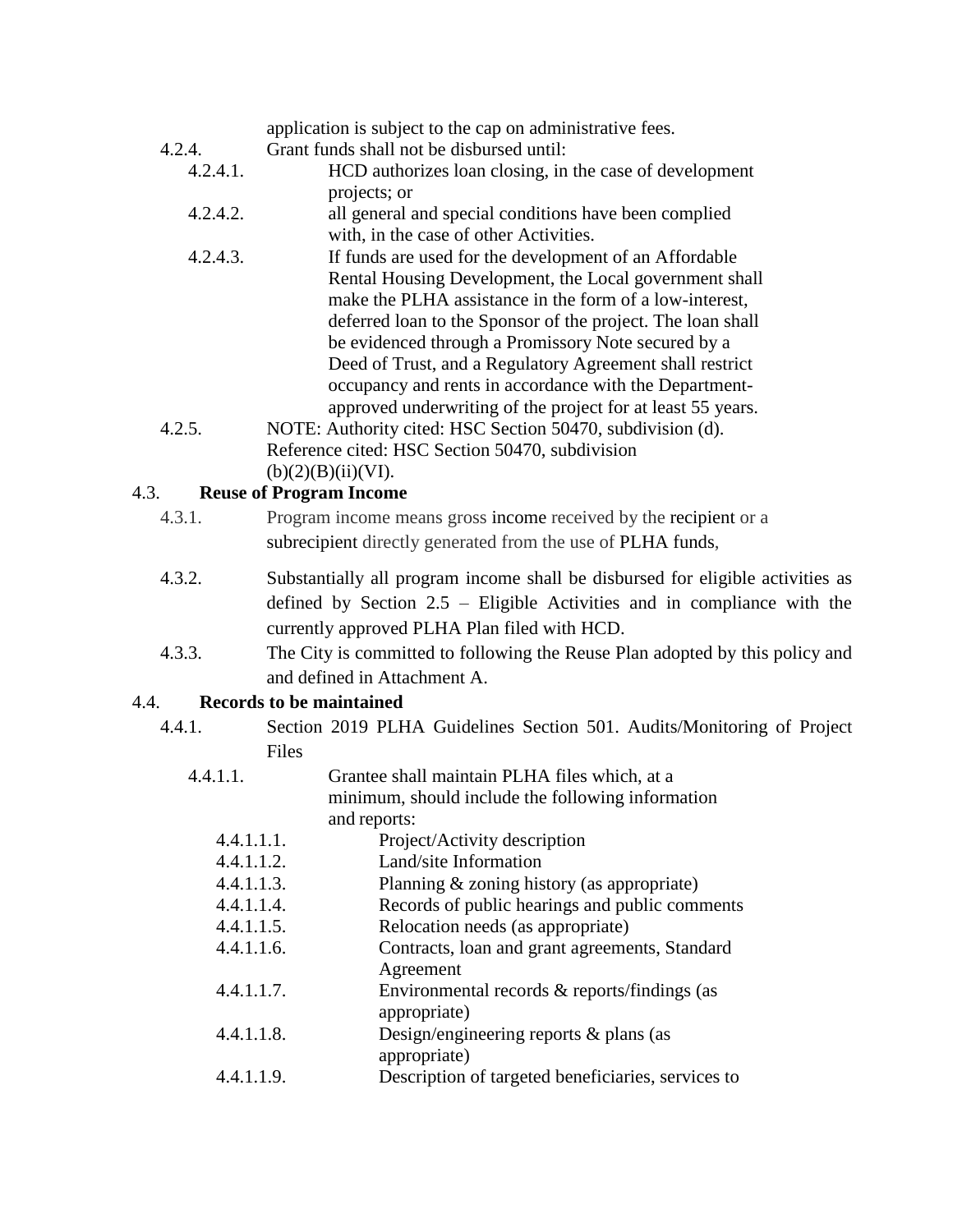|             | be provided, household incomes, special needs                                                         |  |
|-------------|-------------------------------------------------------------------------------------------------------|--|
| 4.4.1.1.10. | PLHA Activity costs, invoices, purchase orders,                                                       |  |
|             | sources and uses of funds for PLHA Activities,                                                        |  |
|             | terms & conditions of financings, draws and all                                                       |  |
|             | supporting documentation, change orders (as                                                           |  |
|             | appropriate)                                                                                          |  |
| 4.4.1.1.11. | Activity schedule and amendments 12) History                                                          |  |
|             | of Plan amendments                                                                                    |  |
| 4.4.1.1.12. | 13) Procurement policy used for PLHA                                                                  |  |
|             | Activity(ies)                                                                                         |  |
| 4.4.1.1.13. |                                                                                                       |  |
| 4.4.1.1.14. | The grantee shall maintain such records for                                                           |  |
|             | possible audit for a minimum of three years after                                                     |  |
|             | the close-out report is submitted, unless a longer                                                    |  |
|             | period of records retention is stipulated in the                                                      |  |
|             | <b>Standard Agreement.</b>                                                                            |  |
| 4.4.1.1.15. |                                                                                                       |  |
| 4.4.1.1.16. | The grantee shall be responsible for monitoring                                                       |  |
|             | Rental Housing Developments that received                                                             |  |
|             | PLHA funds for the term of the loan, including,                                                       |  |
|             | but not limited to, the Projects' compliance with                                                     |  |
|             | the occupancy and rent requirements set forth in                                                      |  |
|             | the Regulatory Agreement, compliance with                                                             |  |
|             | reserve requirements, and the compliance with                                                         |  |
|             | habitability standards.                                                                               |  |
| 4.4.1.1.17. |                                                                                                       |  |
| 4.4.1.1.18. |                                                                                                       |  |
|             | The grantee shall be responsible for monitoring<br>AOWH loans to assure that the homes remain         |  |
|             |                                                                                                       |  |
| 4.4.1.1.19. | Owner-occupied.                                                                                       |  |
|             | If requested by HCD, the grantee shall obtain a<br>report from a qualified, licensed third party that |  |
|             | certifies to the amounts of disbursement and                                                          |  |
|             |                                                                                                       |  |
|             | identifies the specific Activities for which the                                                      |  |
|             | disbursements were made. Such a report is<br>permitted to be a component of the A-133 audit.          |  |
| 4.4.2.      |                                                                                                       |  |
|             | NOTE: Authority cited: HSC Section 50470, subdivision (d).                                            |  |
|             | Reference cited: HSC Section 50470, subdivision $(b)(2)(B)(ii)(IV)$<br>and subdivision $(b)(3)$ .     |  |
| 4.5.        | <b>Reporting Requirements</b>                                                                         |  |
|             |                                                                                                       |  |
| 4.5.1.      | The Department shall provide grantees with reporting formats and instructions.                        |  |

4.5.2. Annual Reports are required from all grantees pursuant to HSC Section 50470(b)(2)(B)(ii)(III) each year by July 31 for the term of the Standard Agreement. The Annual Report shall document the uses and expenditures of all awarded allocations and outcomes achieved. This report must be signed by both the Local government's PLHA administrator and the Local government's City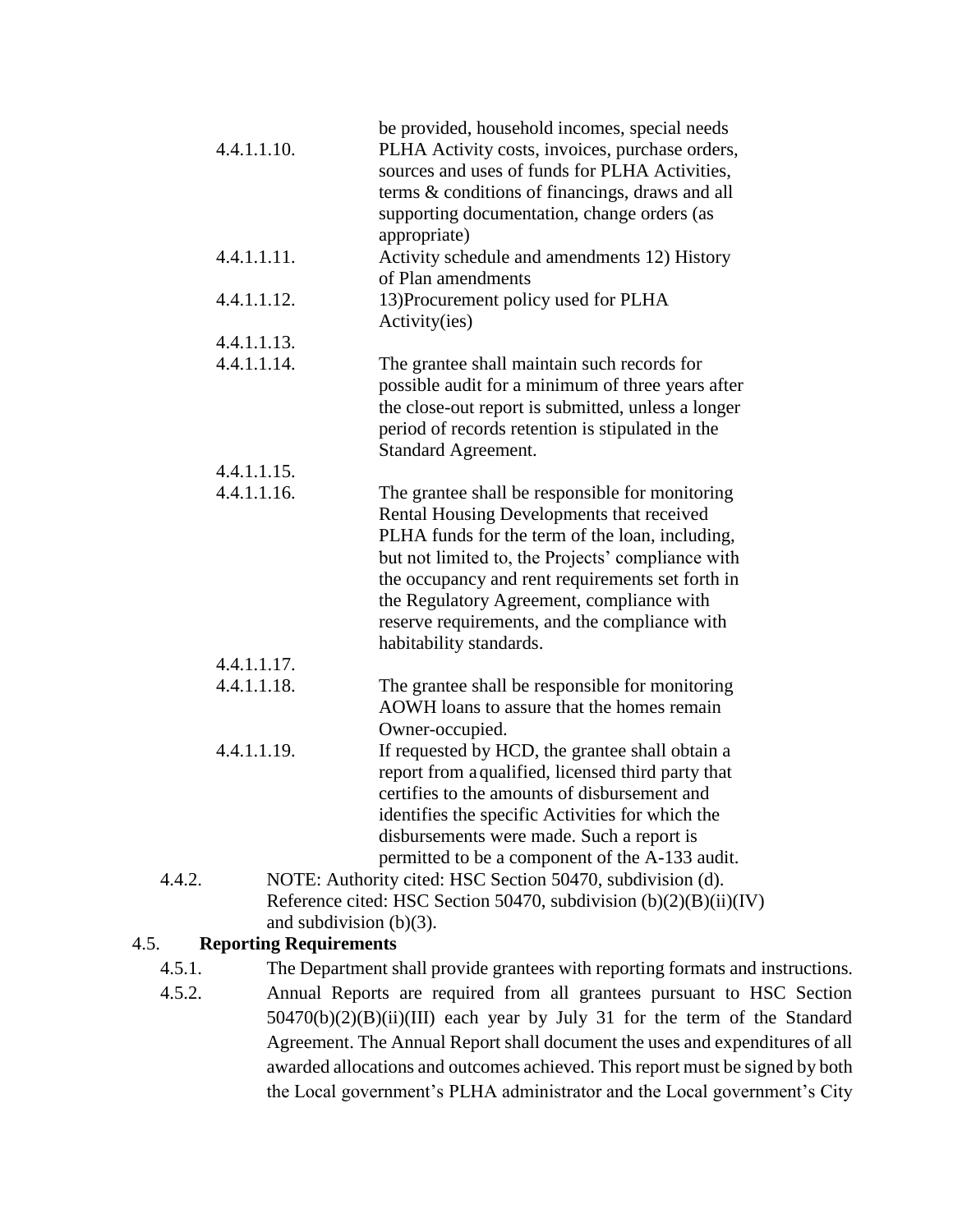Manager (or his/her designee), or Chief Executive Officer (or his/her designee) or Chief Financial Officer (or his/her designee). The Annual Report must describe any proposed amendment(s) to the approved Activity and schedule.

- 4.5.3. Upon expenditure of all allocated funds and completion of the Activities funded by PLHA, the grantee shall submit a close-out report, which will be part of the Annual Report.
- 4.5.4. The Department may request additional information as needed to meet other applicable reporting or audit requirements.
- 4.5.5. NOTE: Authority cited: HSC Section 50470, subdivision (d). Reference cited: HSC Section 50470, subdivision (b)(2)(B)(ii)(III) and subdivision  $(b)(2)(B)(ii)(IV).$